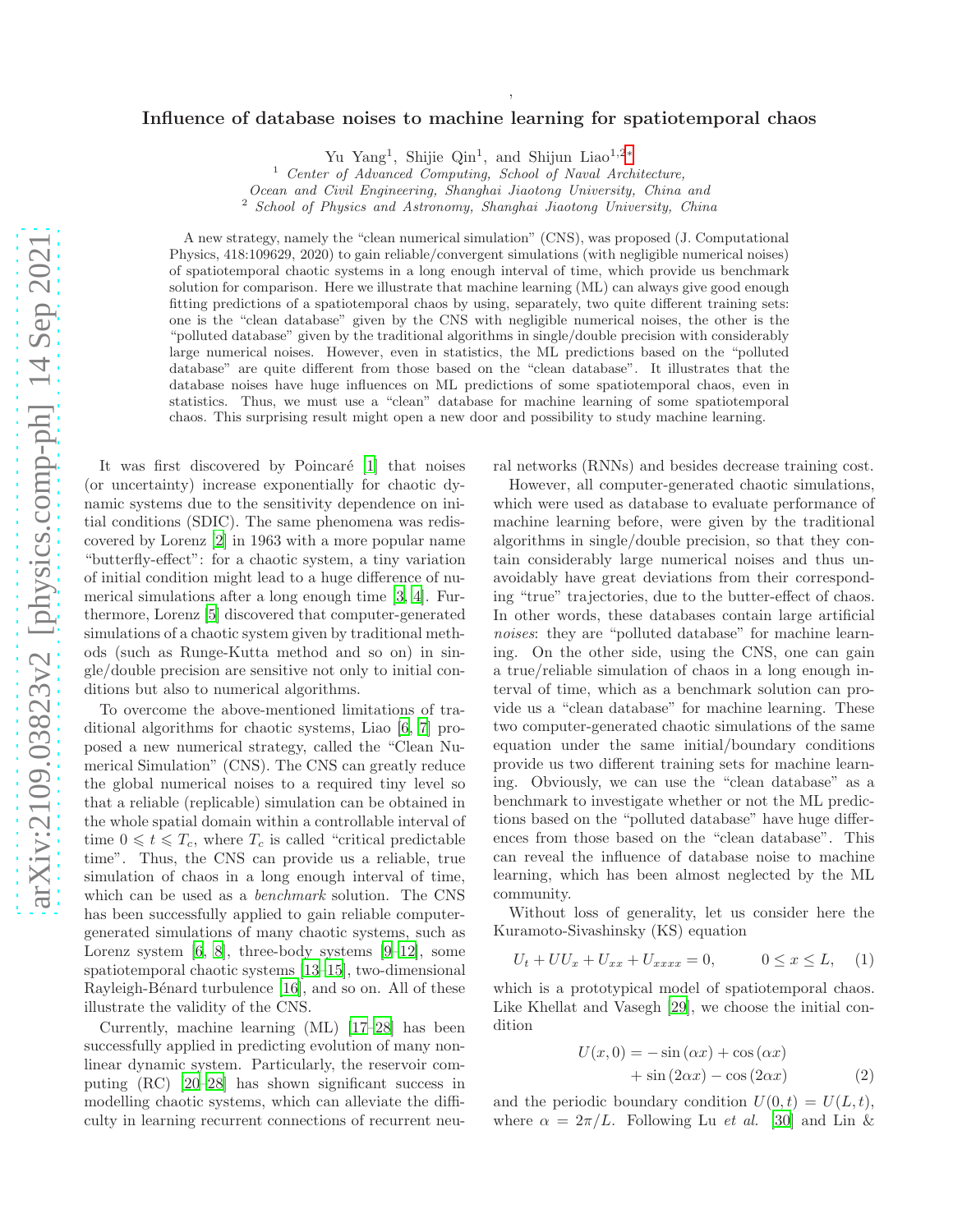Lu [\[31\]](#page-4-19), we choose here  $L = 21.55$ , which leads to 3 linearly unstable modes with the maximum Lyapunov exponent  $\Lambda_{max} \approx 0.04$ , corresponding to the Lyapunov time  $T_L = 1/\Lambda_{max} \approx 25$ .

An effective CNS algorithm for spatiotemporal chaos was proposed by Hu & Liao [\[13\]](#page-4-11). First of all,  $U(x,t)$ is discretized at N equidistant points, say,  $x_k = k\Delta x$ , where  $k = 0, 1, 2, ..., N - 1$  and  $\Delta x = L/N$ . Thus,  $U(x, t)$ is approximated by a set of  $N$  discretized time series

$$
\{U(x_0,t),U(x_1,t),U(x_2,t),U(x_3,t),\cdots,U(x_{N-1},t)\}.
$$

The key point of the CNS [\[13](#page-4-11)[–15](#page-4-12)] is to reduce the global numerical noises (i.e. both of truncation error and roundoff error) so greatly that, in a long enough interval of time, these noises are negligible, i.e. much smaller than  $U(x, t)$  here. In the frame of the CNS, the high-order Taylor expansion method

$$
U(x_k, t + \Delta t) = U(x_k, t) + \sum_{m=1}^{M} U^{[m]}(x_k, t) (\Delta t)^m \quad (3)
$$

is used to reduce the truncation error in the temporal dimension, where M is the order of Taylor expansion,  $\Delta t$ is time-step, with the definition

$$
U^{[m]}(x_k,t) = \frac{1}{m!} \frac{\partial^m U(x_k,t)}{\partial t^m}.
$$

Obviously, the temporal truncation error can be reduced to a required tiny level as long as M is large enough and  $\Delta t$  is reasonably small. Differentiating  $(m-1)$  times on both sides of Eq.  $(1)$  with respect to t and then dividing them by  $m!$ , we have

<span id="page-1-0"></span>
$$
U^{[m]}(x_k, t) = -\frac{1}{m} \left[ \sum_{j=0}^{m-1} U^{[j]}(x_k, t) U_x^{[m-1-j]}(x_k, t) + U_{xx}^{[m-1]}(x_k, t) + U_{xxxx}^{[m-1]}(x_k, t) \right],
$$
 (4)

where  $m \ge 1$ ,  $U^{[0]}(x_k, t) = U(x_k, t)$  and

$$
U_x^{[j]}(x_k,t) = \left. \frac{\partial U^{[j]}}{\partial x} \right|_{x=x_k}, U_{xx}^{[j]}(x_k,t) = \left. \frac{\partial^2 U^{[j]}}{\partial x^2} \right|_{x=x_k},
$$

and so on. In the frame of the CNS, the spatial derivatives, such as  $U_x^{[j]}(x_k,t)$ ,  $U_{xx}^{[j]}(x_k,t)$  and  $U_{xxxx}^{[j]}(x_k,t)$  in Eq. [\(4\)](#page-1-0), are calculated in rather high accuracy by means of the Fourier series of  $U(x, t)$  in space, so as to reduce the spatial truncation error. Here, the fast Fourier transform (FFT) algorithm is used. Thus, we can obtain an accurate enough approximation of the spatial derivatives as long as the mode-number  $N$  of the spatial Fourier series is large enough. In this way, the spatial truncation error can be reduced to a required tiny level, too. For details, please refer to Hu & Liao [\[13\]](#page-4-11).

In addition, unlike traditional algorithms that mostly use single/double precision, the multiple-precision [\[32](#page-4-20)]



FIG. 1. Spatio-temporal trajectories of  $U(x,t)$  of the KS equation, given by the CNS (a) and the traditional algorithm ETDRK4wD (b), respectively.

<span id="page-1-1"></span>

<span id="page-1-2"></span>FIG. 2. Comparison of the total energy  $E(t)$  =  $\frac{1}{2L}\int_0^L U^2(x,t)dx$  given by the CNS and the ETDRK4wD.

with a large number of significant digits is employed in the frame of the CNS for all physical/numerical variables and parameters so as to reduce the round-off error to a required tiny level. In practice, in order to gain simulations more efficiently, the variable step-size (VS) scheme [\[33\]](#page-4-21) is applied in the temporal dimension with a given allowed tolerance tol of the governing equations. Besides, since the round-off error should be in the same level of the (temporal) truncation error, we always set the allowed tolerance  $tol = 10^{-N_s}$ , where  $N_s$  is the number of significant digits in multiple precision [\[32\]](#page-4-20). In this way, we can *globally* control the spatial and temporal truncation errors by choosing a large enough mode-number N of the spatial Fourier series and a large enough number  $N_s$  of significant digits for multiple precision [\[32\]](#page-4-20), which corresponds to a small enough temporal allowed tolerance  $tol = 10^{-N_s}$  of the governing equation by means of the VS scheme [\[33\]](#page-4-21). For details, please refer to Hu & Liao [\[13](#page-4-11)].

Furthermore, to guarantee the reliability of a computer-generated simulation given by the CNS, an additional simulation with even smaller numerical noises is required to determine the so-called "critical predictable time"  $T_c$  by means of comparing them with each other,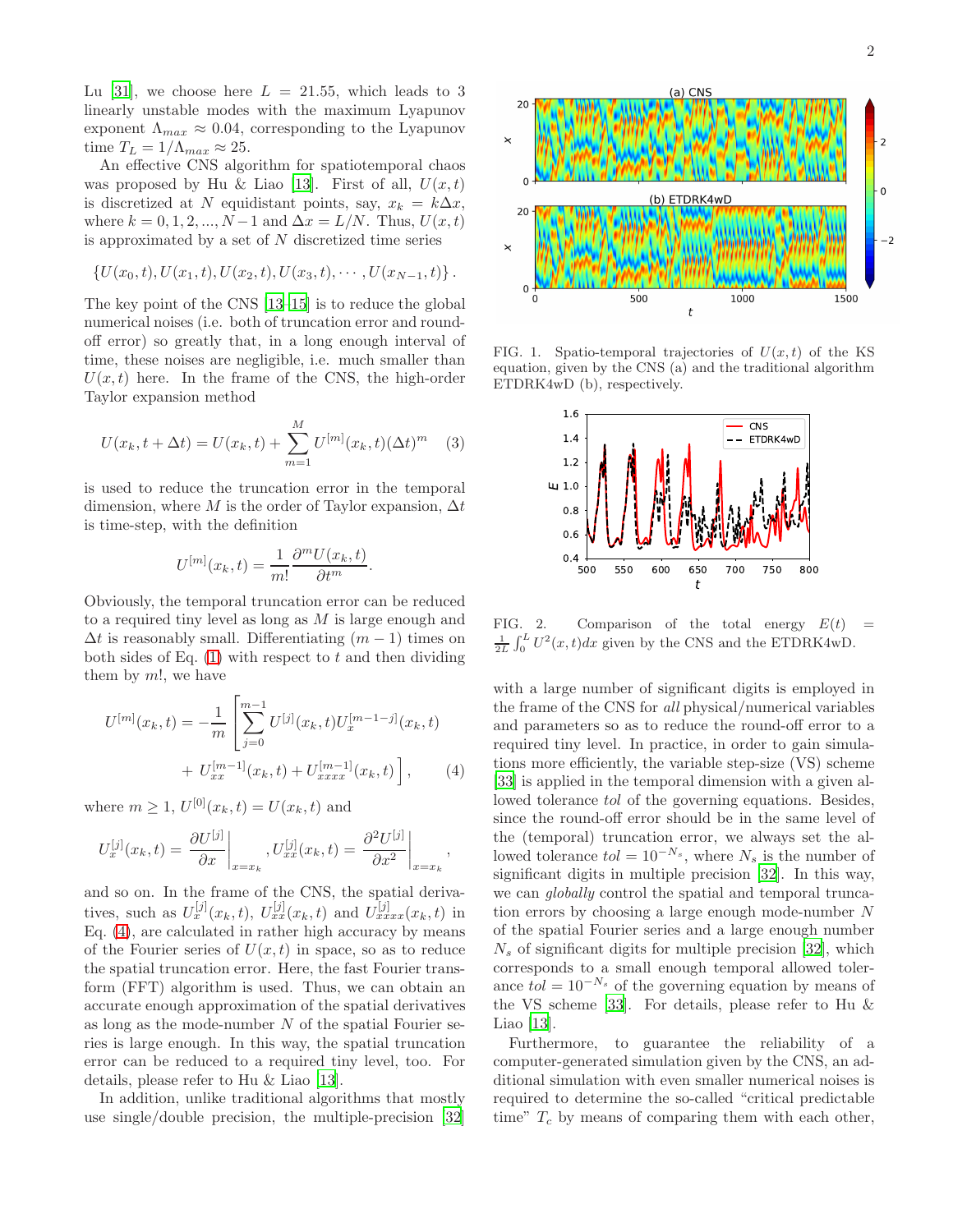so that both of them have no distinct differences in  $0 \leq t \leq T_c$  within the whole spatial domain, as illustrated in [\[13\]](#page-4-11). Solving the KS equation [\(1\)](#page-0-0) by the CNS using different values of the mode-number  $N$  and the significant digit number  $N_s$  for the multiple precision [\[32\]](#page-4-20), we gained the linear relationship

<span id="page-2-0"></span>
$$
T_c \approx \min\{18.6N - 387, 46.4N_s - 222\}.
$$
 (5)

Thus, for a given value of  $T_c$ , we can always find the corresponding mode-number  $N$  of the spatial Fourier expansion and the significant digit number  $N_s$  for multiple precision so as to gain a reliable chaotic numerical simulation of Eq. [\(1\)](#page-0-0) in  $0 \leq t \leq T_c$  within the whole spatial domain  $x \in [0, L]$ . Therefore, according to [\(5\)](#page-2-0), we have  $T_c \approx 4186$  in the case of  $N = 256$ ,  $N_s = 95$ and  $tol = 10^{-95}$ , which provides us a reliable simulation (marked as CNS) of the KS equation [\(1\)](#page-0-0) in  $0 \le t \le 4000$ . It also provides us the "clean database" for the machine learning, which is used here as a benchmark to investigate the influence of database noises.

On the other side, following [\[31\]](#page-4-19), we solved the KS equation [\(1\)](#page-0-0) with the same initial condition [\(2\)](#page-0-1) and the same physical parameters in  $0 \leq t \leq 4000$  by means of the 4th-order exponential time-differencing Runge-Kutta method [\[34,](#page-4-22) [35\]](#page-4-23) in double precision with the modenumber  $N = 108$  of the spatial Fourier expansion and time-step  $\Delta t = 10^{-3}$ . This provides us another numerical simulation (marked as ETDRK4wD) with considerably large numerical noises, i.e. the "polluted database".

Note that the ETDRK4wD simulation is given by the Runge-Kutta method in double precision (corresponding to  $N_s = 16$ ) using the mode number  $N = 108$ , which are much smaller than the significant digit number  $N_s = 95$ and the mode number  $N = 256$  for the CNS simulation, respectively. So, the numerical noises of the ET-DRK4wD simulation should be much larger than that of the benchmark solution given by the CNS. Thus, due to the butterfly-effect of chaos, the ETDRK4wD simulation should quickly become unreliable. This is indeed true. As shown in Fig. [1](#page-1-1) and Fig. [2,](#page-1-2) the trajectories of  $U(x,t)$  and the total energy  $E(t) = \frac{1}{2L} \int_0^L U^2(x,t) dx$ given by the ETDRK4wD simulation agree with those of the benchmark solution (given by the CNS) only in a short time  $0 \le t \le 560$ : the difference between the two simulations becomes distinct at  $t = 600$ . Thereafter, the numerical noises of the ETDRK4wD simulation quickly increase to the same level of the "true" solution so that it has obvious deviations from the benchmark result given by the CNS.

Following Jaeger [\[17\]](#page-4-14), Jaeger & Haas [\[20](#page-4-16)] and Pathak et al. [\[23](#page-4-24)], we employ one widely used technique of machine learning (ML), i.e. the reservoir computing (RC), to these two computer-generated simulations (of the KS equation in the same case) given by the ETDRK4wD and CNS, respectively, corresponding to the "polluted



<span id="page-2-1"></span>FIG. 3. Predictions of KS equation. Top panel: actual data given by the CNS. Middle panel: ML prediction based on the "clean database" given by the CNS. Bottom panel: error (middle panel minus top panel) in the reservoir predictions.



<span id="page-2-2"></span>FIG. 4. Predictions of KS equation. Top panel: actual data given by the traditional algorithm ETDRK4wD. Middle panel: ML prediction based on the "polluted database" given by the ETDRK4wD. Bottom panel: error (middle panel minus top panel) in the reservoir predictions.

database" and the "clean database". For the sake of simplicity, we designate the ML system based on the "clean database" as ML-CNS, and the ML system based on the "polluted database" as ML-ETDRK4wD, respectively. We choose the observation time step  $\Delta t = 0.1$ , and use the results of the first 38000 time steps, i.e.  $t \in (0, 3800)$ , as the training data. The numbers of observation spatial grid of the training data are 128 and 108 for the ML-CNS and ML-ETDRK4wD, respectively. The basic ideas of the reservoir computing (RC) are briefly described in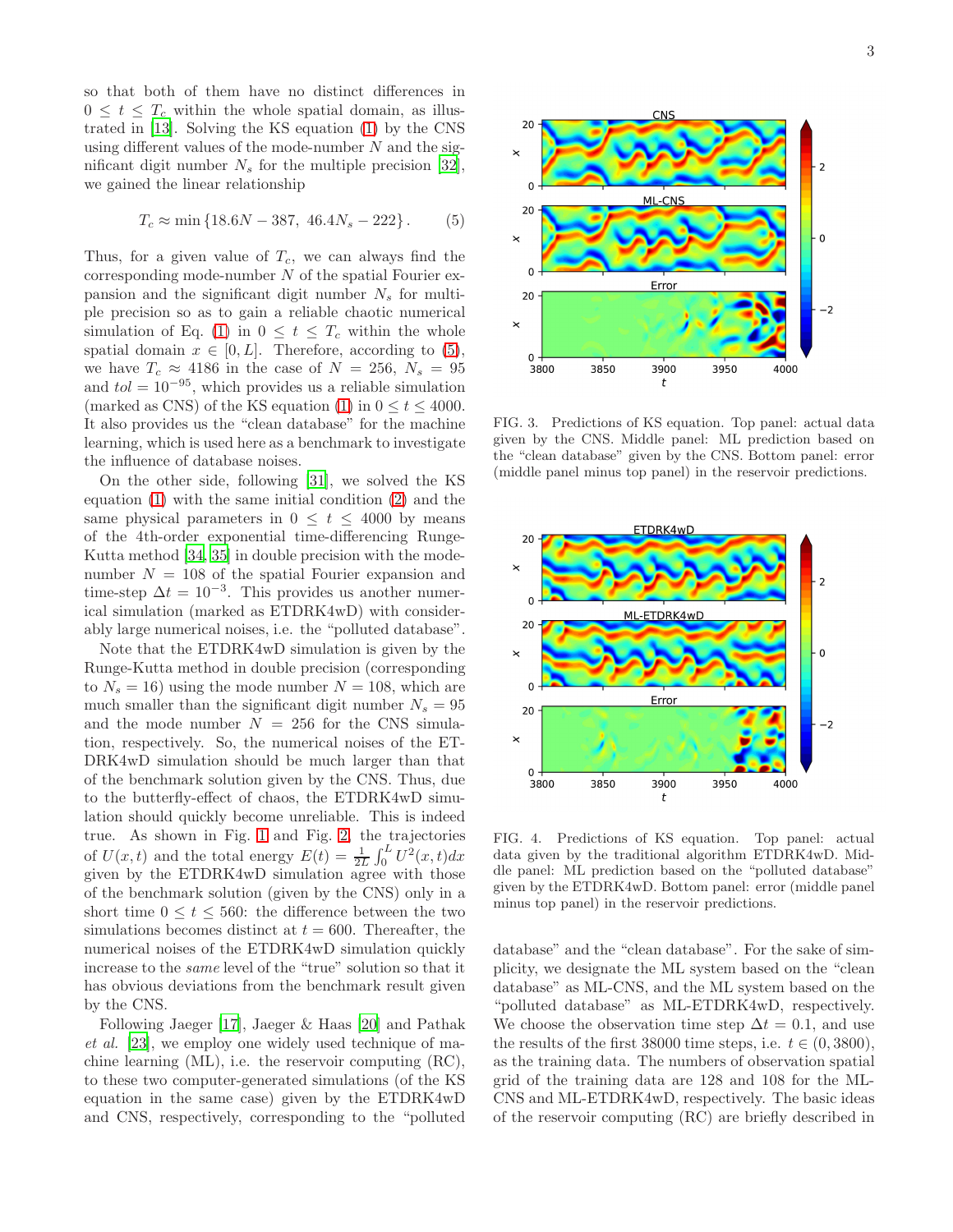

<span id="page-3-0"></span>FIG. 5. Comparisons of the energy  $E(t) = \frac{1}{2L} \int_0^L U^2(x, t) dx$ . (a) Comparison between the actual result given by the CNS and the ML prediction based on the "clean database". (b) Comparison between the actual result given by the traditional algorithm ETDRK4wD and the ML prediction based on the "polluted database". Solid and dashed line denote the actual result and the ML prediction, respectively.

the supplement, together with the corresponding hyperparameters for the ML-CNS and ML-ETDRK4wD.

Predictions are made respectively by these two ML systems in  $t \in [3800, 7800]$  with  $\Delta t = 0.1$ . Fig. [3](#page-2-1) and Fig. [4](#page-2-2) show the ML predictions (middle panel) of the spatiotemporal trajectories given by the ML-CNS (based on the "clean database") and ML-ETDRK4wD (based on the "polluted database"), respectively, along with their corresponding actual values (top panel) and deviations between the actual values and ML predictions (bottom panel). In addition, Fig. [5](#page-3-0) shows the comparisons of the total energy  $E(t)$  predicted by the ML-CNS and ML-ETDRK4wD with their corresponding actual values. The ML predictions of the spatiotemporal trajectories and the total energy given by the ML-CNS (based on the "clean database") agree well to their corresponding actual values in  $t \in (3800, 3950)$  (about 6 Lyapunov time). So do the ML predictions by the ML-ETDRK4wD (based on the "polluted database") in  $t \in (3800, 3950)$ , too. However, it must be emphasized that, the ML predictions of the spatiotemporal trajectories and the total energy based on the "polluted database" have the distinct deviations from those based on the "clean database". It illustrates that data noises have a great influence on the ML predictions of the spatiotemporal trajectories and the



<span id="page-3-1"></span>FIG. 6. Comparison of Autocorrelation functions (ACFs). (a) ACFs of  $\text{Re}(a_2(t))$ . (b) ACFS of  $U(0, t)$ . Solid line in red is the actual result given by the CNS, the solid line in black is the actual result given by the traditional algorithm ETDRK4wD, the dashed line in blue is the ML prediction based on the "clean database", the dashed line in green is the ML prediction based on the "polluted database", respectively.

total energy.

How about the statistic properties of the ML predictions? Write

$$
U(x,t) = \sum_{n=-N/2}^{N/2-1} a_n(t) e^{i n x},
$$

where  $a_n(t)$  is the evolution of the Fourier mode. As shown in Fig.  $6(a)$ , the autocorrelation function  $(ACF)$ of the real part of  $a_2(t)$  given by the ML-ETDRK4wD prediction (based on the "polluted database") in  $t \in$ [3800, 7800] agrees well with that by the actual ET-DRK4wD simulation. Similarly, the ACF of the real part of  $a_2(t)$  given by the ML-CNS prediction (based on the "clean database") also agrees well with that by the actual CNS result. For each database, unlike the ML predictions of the spatiotemporal trajectories and the total energy that agree well with the corresponding actual values only in about *six* Lyapunov's times  $t \in [3800, 3950]$ , the ML predictions of the ACF (as a statistic result) are accurate enough in a much *larger* interval of time  $t \in [3800, 7800]$ . In other words, the statistic predictions given by the machine learning for the spatiotemporal chaotic system are valid in a much longer interval of time than the ML pre